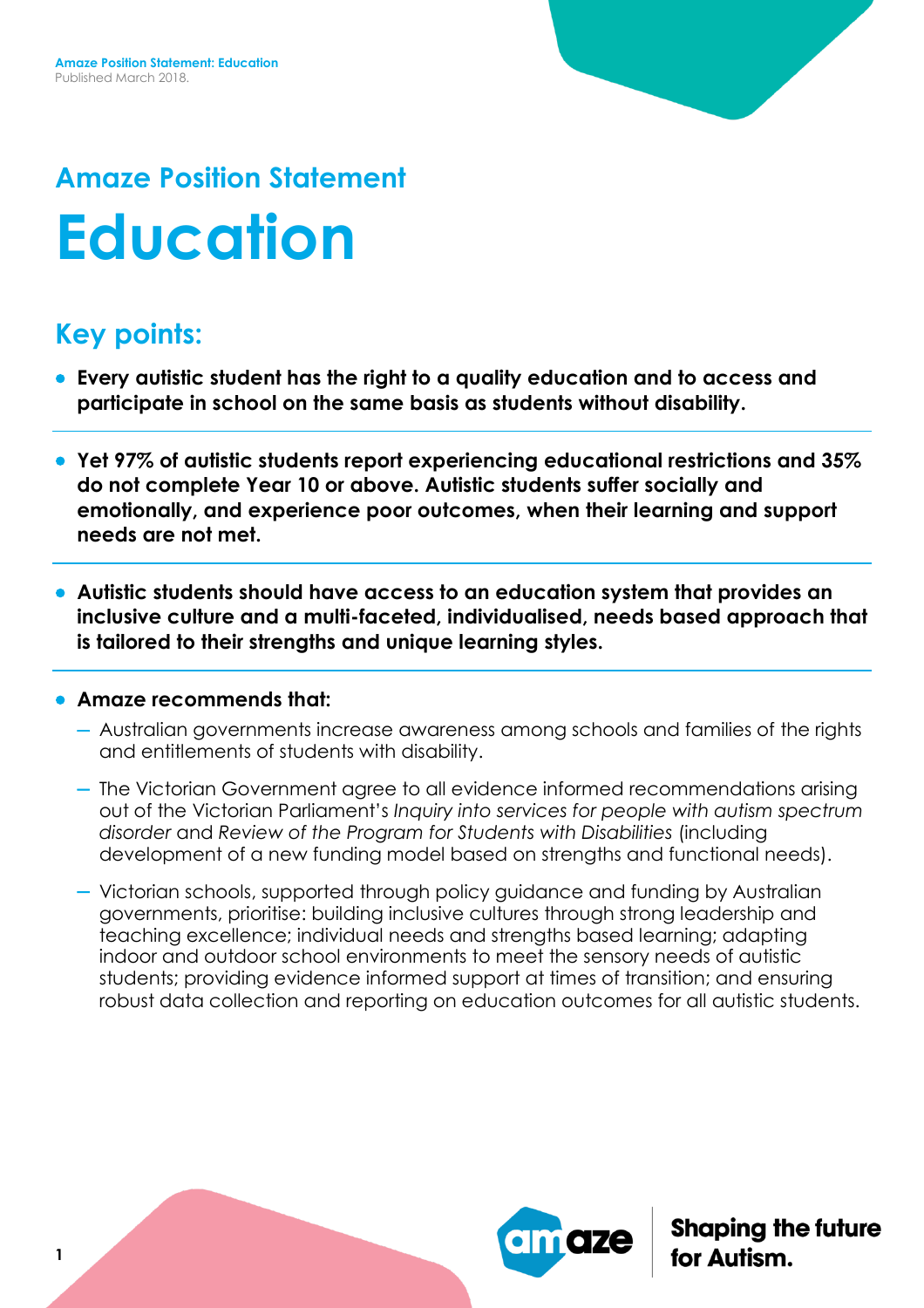#### **1. Background.**

All autistic students should have access to an inclusive education system that welcomes diversity, meets their needs and enables them to fully participate and contribute: socially, emotionally and academically.

Internationally and within Australia, there is a comprehensive human rights legislative and policy framework that supports our nation's commitment to the rights and entitlements of students with disability to enjoy equal access to education.**<sup>1</sup>**

In particular, the Commonwealth *Disability Discrimination Act* 1992 and *Disability Standards for Education*  2005 require education providers to ensure that students with disability have equal access and can participate 'on the same basis' as students without disability.

In Victoria, schools receive funding for adjustments for students with mild to moderate language and learning disabilities through the Schooling Resource Standard. Targeted (i.e. individualised) funding for students assessed as having moderate to high level support needs is also provided across all schools. However, the type of funding (including the amount, how it is spent and how to apply) varies across government and private schools, as well as mainstream and special schools. For example, in mainstream and special government schools, students with moderate to high level needs receive targeted funding through the Victorian Government's Program for Students with Disabilities (PSD).**2** Targeted funding is also available in Catholic schools, however it is administered by the Catholic Education Commission in Victoria under its Students with Disabilities program (and is applied differently to the PSD).**3**

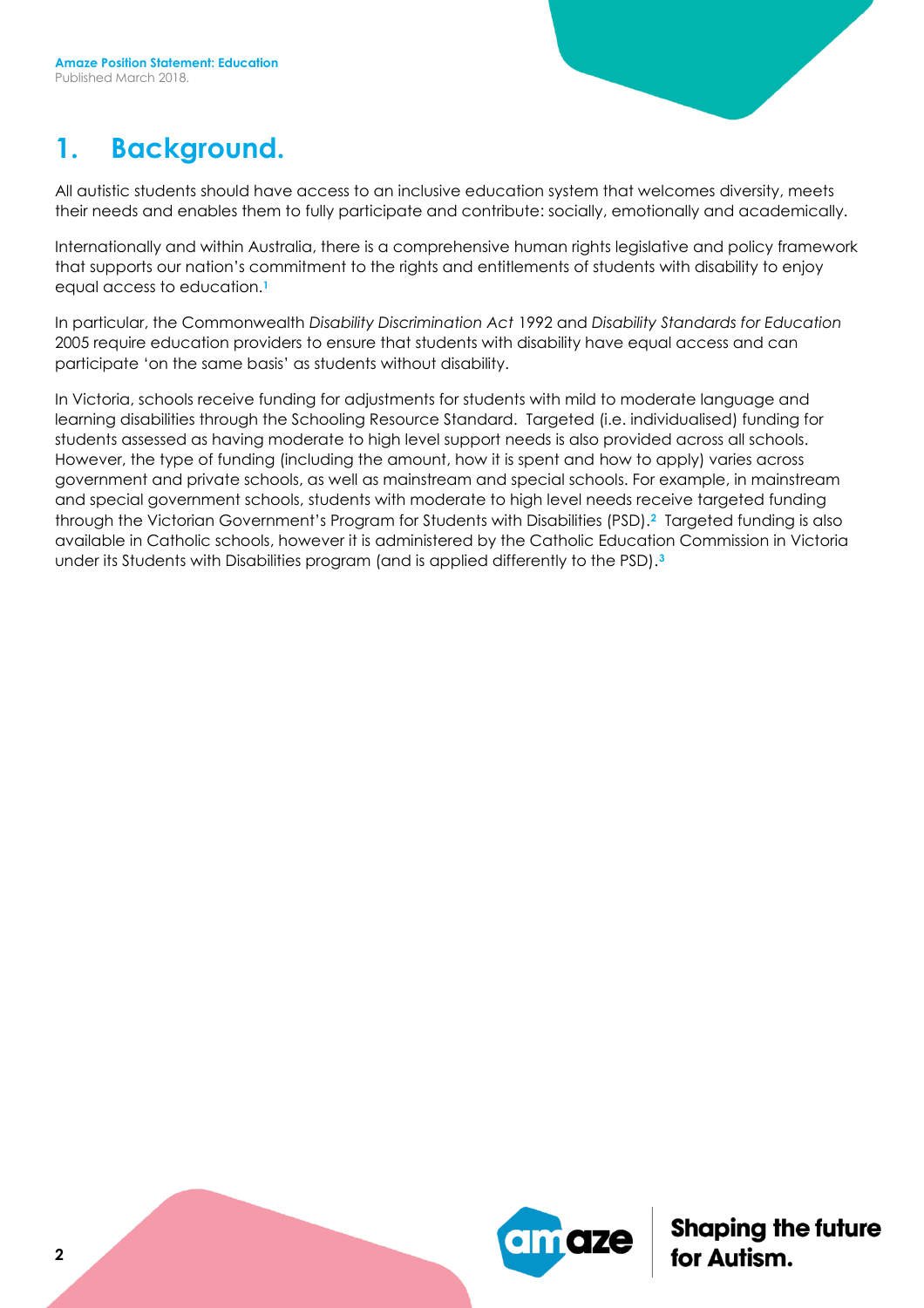#### **2. Current experiences.**

The school environment can be very challenging for autistic students, inside and outside of the classroom. This is due to the challenges autistic students face with communication, social interactions and their unique learning styles in an environment and system that, in many ways, is not designed with their needs in mind. Often individual strengths (for example, attention to detail, memory and visual perception) are not recognised or harnessed for learning.**<sup>4</sup>**

Evidence shows that autistic students are significantly more likely than their typically developing peers to be suspended or excluded**5**, targets of bullying**6**, to suffer depression and anxiety**<sup>7</sup>** and to under-perform academically relative to their level of intelligence. **<sup>8</sup>** Autistic students are often misunderstood and therefore not ideally supported or appreciated by educators, peers and the wider community.

In 2015, the Australian Bureau of Statistics (ABS) reported that 97% of autistic students experienced educational restrictions, including a small number of autistic students who were unable to attend school 'because of their disability'. **<sup>9</sup>** For those who were attending school, 48% attended either a special class in a mainstream school, or a special school and 84% reported 'having difficulty' at their place of learning (the majority having difficulty learning, communicating or fitting in socially). **10**

In 2015, 56% of young autistic people needed special tuition and 42% needed help from a counsellor or disability support person, while 20.7% didn't receive any additional assistance (excluding attending a special school or special classes in a mainstream school). Forty four percent of children indicated they needed more support or assistance at school then they were receiving.**<sup>11</sup>**

Educational attainment rates for autistic students at primary and secondary school have not recently been measured, however contemporary data shows that 35% of people with disability do not go beyond Year 10 compared to 18% of people without disability. **<sup>12</sup>** Beyond school, educational attainment for autistic people is stark in comparison to the broader disability community and those without disability. It is clear from a number of recent reports and inquiries that the education system is not adequately meeting the specific learning and support needs of autistic students. This not only prevents them from achieving a level of educational attainment to which they are entitled, but also restricts their subsequent workforce and broader community participation with significant economic impact. Exclusion and bullying in school also has long term adverse impacts on mental health and community participation.**13**

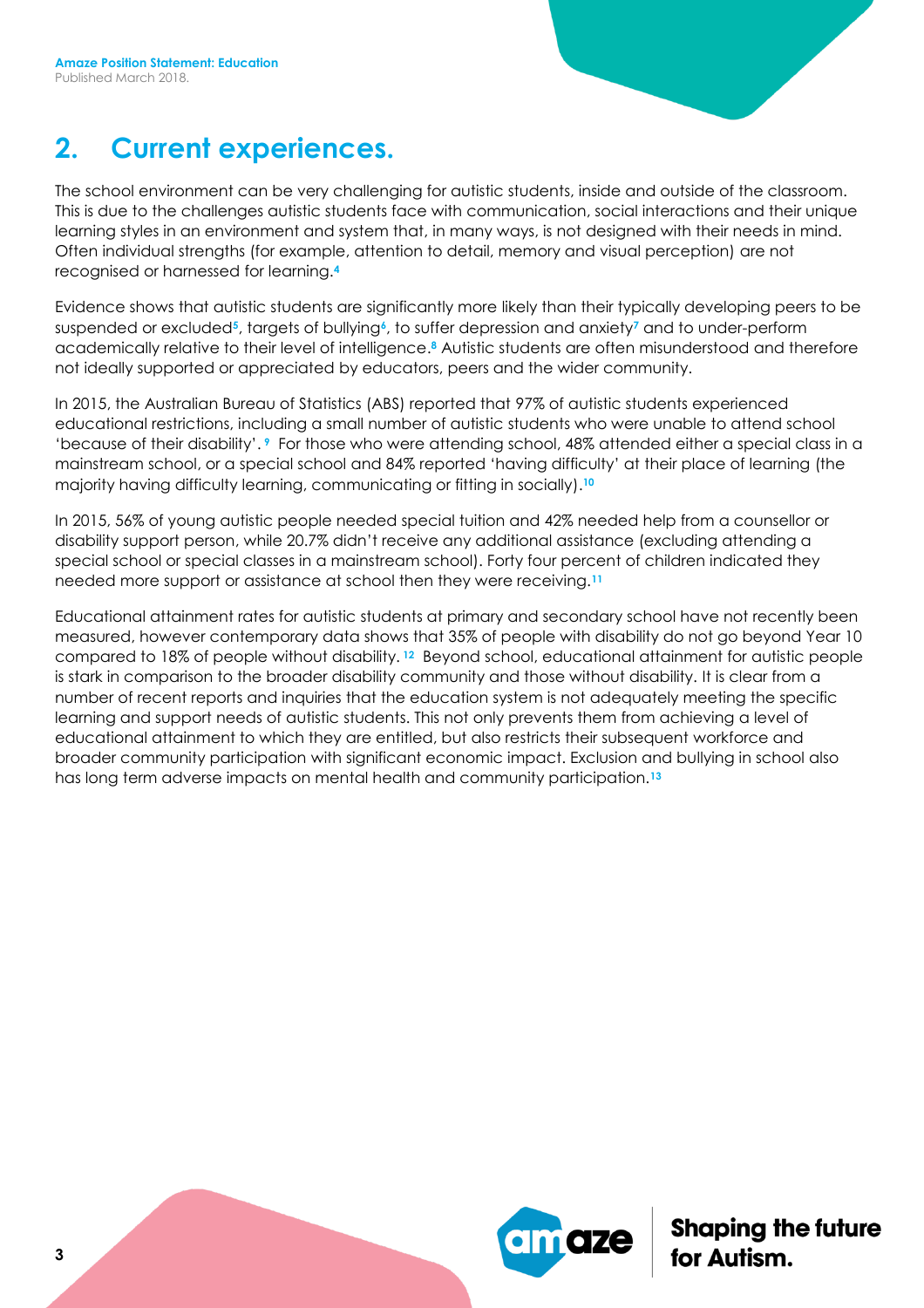#### **3. What needs to be done?**

A comprehensive approach, addressing each of the following areas of need, is urgently required to improve autistic students' access to education -

- **Strong leaders** (i.e. principals and senior staff): Leadership in implementing and modelling an inclusive culture is a key enabling factor to improving education outcomes for autistic students. Strong leaders recognise the benefits of inclusion, are committed to building an inclusive culture across the school (among staff and students) and thoroughly understand and accept the rights and entitlements of students with disability. They also continually strive to lead and develop a school that welcomes diversity, has high expectations of autistic students and meets all students' needs. To achieve this, principals and senior staff require ongoing professional development, combined with policy guidance on building, implementing and evaluating inclusive practices.**<sup>14</sup>**
- **Teacher excellence**: Ongoing professional development for teachers and education support staff (ESS) on autism, the benefits of inclusion and how to make reasonable and evidence informed adjustments to teaching practices is central to making schools more inclusive and improving outcomes for autistic students. **<sup>15</sup>** Teachers also require ongoing training on how to best apply PSD funding and education support staff.<sup>16</sup> Professional learning communities in schools can be particularly beneficial to foster a culture of teacher collaboration, shared learning and ongoing examination of what works to improve staff performance and student outcomes. To build school wide capacity to support autistic students, schools should be supported to employ autism trained itinerate teachers. The expertise of special school staff should be accessible by mainstream schools to build their school wide capacity, as well providing targeted support for students transitioning to mainstream schooling.
- **An individualised approach:** No single approach to learning can meet the needs of all autistic children. Regardless of where a child lives or their socio-economic circumstances, they must be able to access a school that meets their individual needs socially, emotionally and academically. They must be supported by a multi-faceted, individualised, needs based approach that is tailored to their strengths and unique learning style.**17** A positive behaviour support plan should be embedded to prevent and manage challenging behaviours and behaviours of concern.
- **Individualised Learning Plans (ILP**): An ILP must be developed for all autistic students. It should be developed by the student's support group, including as appropriate: their teacher, parent or carer, relevant allied health professionals or other support people. It should be required to identify SMART goals, the supports and resources required to achieve those goals and specify set dates to review a student's progress and outcomes. **<sup>18</sup>** ILPs should be regularly and independently audited to ensure educators are using training and guidelines effectively and consistently. **<sup>19</sup>**
- **Adequate funding:** Schools must be adequately funded to build their school wide capacity to understand and support the needs of autistic students. Adequate targeted funding is also essential for all autistic students, based on their strengths and support needs. While government schools in Victoria currently receive funding from the Commonwealth and Victorian governments to support students with disabilities (including targeted funding for many autistic students under the PSD) it is often inadequate to meet their support needs.**<sup>20</sup>** Autistic students with good language skills, but nevertheless requiring support with communication, social interactions and learning should not be excluded from receiving targeted funding under the PSD.
- **Built environment:** Many aspects of the built environment can play a role in supporting autistic students to be able to attend and participate in school life. This includes providing indoor and outdoor quiet and/or sensory spaces to support sensory regulation. Government guidance and ongoing funding to create such environments, based on inclusive best practice and universal design is vital to supporting engagement and participation in all aspects of school life. **21**

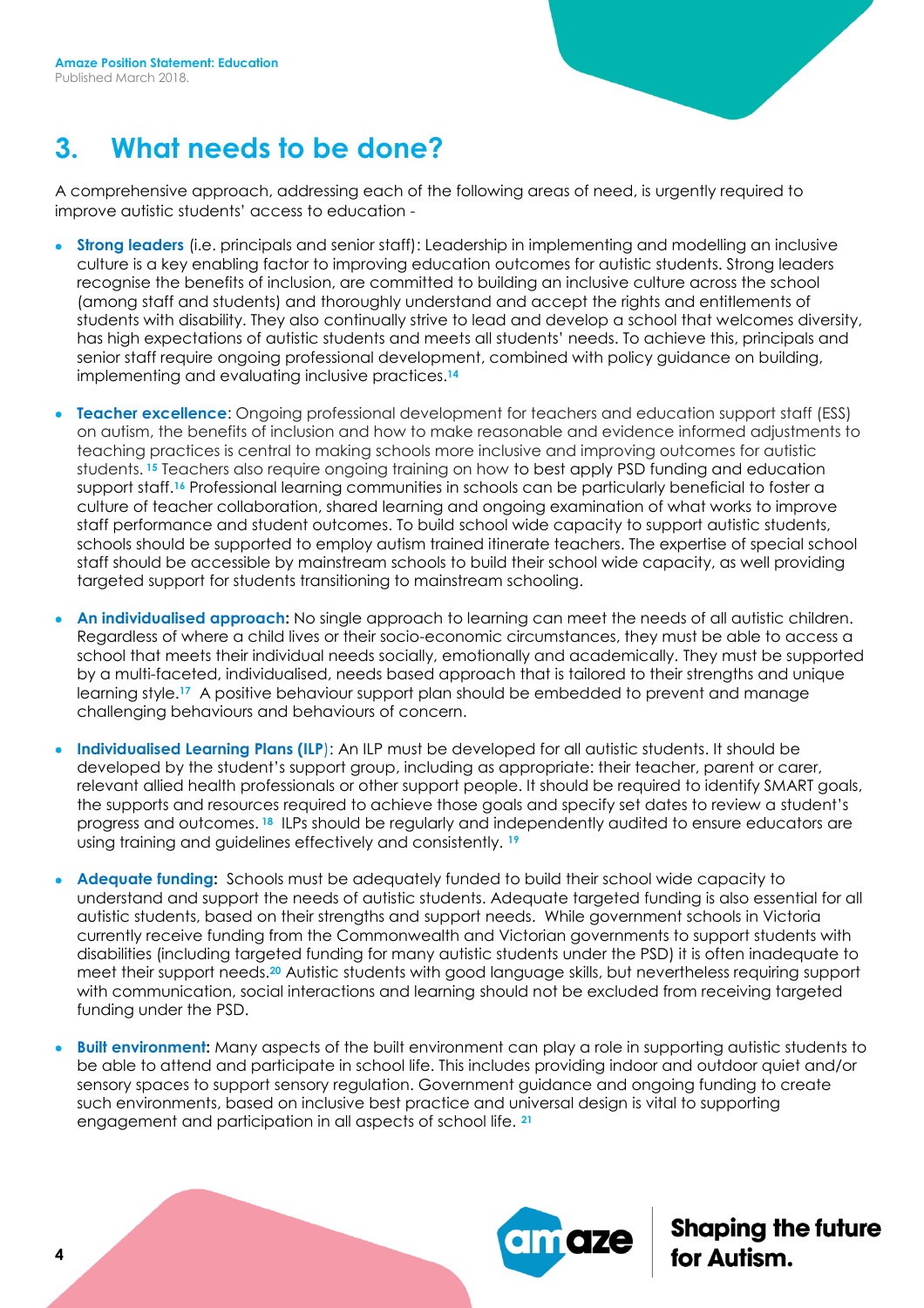- **Transitions:** Autistic students can find transitions particularly challenging, often leading to increased levels of stress and anxiety. **<sup>22</sup>** High levels of support are required for autistic students during these times, including starting school, from primary to secondary school and from secondary school to post-school options. Secondary school presents a far more challenging learning environment for autistic students with multiple teachers and classrooms, a heightened sensory environment, larger schools, less rigid routine, more demanding academic curriculum and an increase in social interactions. The transition process can also be made more difficult for autistic students attracting PSD funding, who following the eligibility review that occurs in Year 6, have the funding removed. Moving the PSD funding review from Year 6 to year 8 would allow students to adjust to their new school environment and ensure teachers have sufficient time to observe student's needs.
- **Reporting, transparency and accountability**: Reporting on education outcomes for autistic students is vital to ensuring transparency and accountability. **<sup>23</sup>** With reporting across Victorian schools currently scarce, there remains a lack of available data on the performance and outcomes of students with disabilities, as well as the validity and impact of funded interventions. It also means success cannot be measured and analysed at the school level or across the system in relation to student outcomes and the impact of support. Improved data collection, linkage and analysis would enable enhanced planning, reporting and accountability at the school, area, regional and state level.**<sup>24</sup>** It would also benefit schools, educators and taxpayers by demonstrating how their efforts and investment have translated into outcomes for students with disability.

If all of these factors were addressed in mainstream schools, the weight of evidence suggests that mainstream schooling would lead to the best social, emotional and academic outcomes for autistic students, compared to special or home schooling, and benefit all students. **<sup>25</sup>** The aspiration to provide a gold standard mainstream education to all autistic students, and indeed all students with disability, is reflected in the *United Nations' Convention on the Rights of Persons with Disabilities***26** and the *United Nations' Convention on the Rights of the Child.***27**

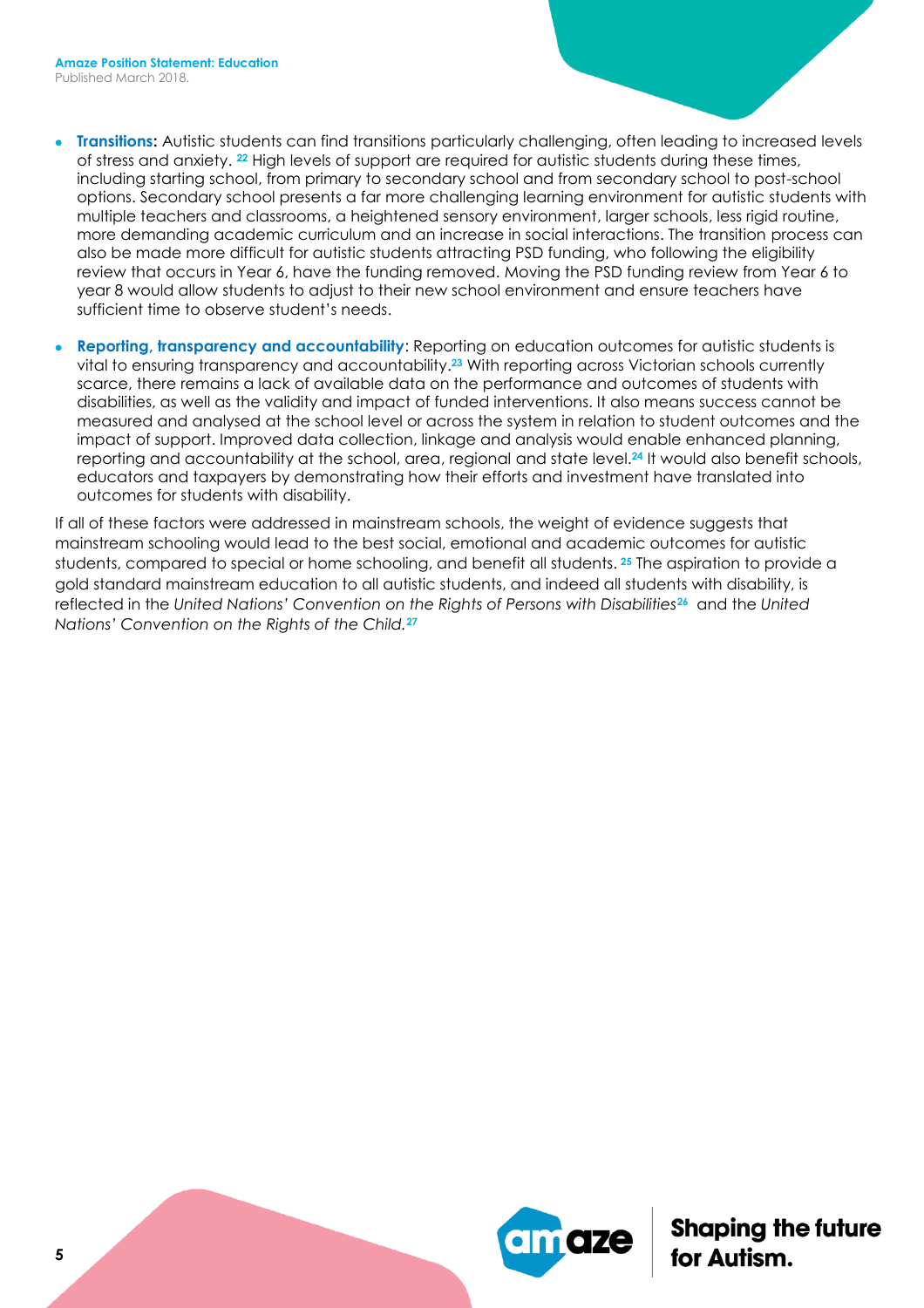#### **4. Recent reviews and government action.**

Recently within Victoria and nationally there have been a number of inquiries directly relevant to the educational outcomes of autistic students. **28**

Amaze has welcomed the Victorian Government's commitments following these reviews. In particular, its commitments, in response to the Review of Program for Students with Disabilities, to:

- Provide guidance and measures for building inclusive cultures in schools;
- Develop a strategy for capacity building and ensuring ongoing training for education staff (on autism and how to best respond to the specific learning needs of autistic students);
- Increase support to students at times of transition;
- Provide stronger guidance on ILPs;
- Develop and implement a stronger system of accountability, reporting and transparency of outcomes for all students with disabilities.

Amaze has also welcomed the Victorian Government's commitment, in response to the Inquiry into services for people with ASD – Final Report, to develop a State Autism Plan that will include a comprehensive education strategy for autistic students.**29** We will continue to monitor the implementation of these commitments, keeping the Government to account on their delivery and measuring their impact on outcomes for all autistic students.

Unfortunately there remain a number of findings and recommendations from the recent reviews that have not been adequately acted upon. Most notably in Victoria, numerous reports (i.e. *Greater returns on investment in Education: Government Schools Funding Review*, *Held back: The experiences of students with disabilities in Victorian schools – Analysis paper*, *Review of the Program for Students with Disabilities* and *Inquiry into services for people with ASD – Final Report)* have found that the current system and funding model is inadequate to provide the adjustments and supports required to meet the needs of Victorian students with disabilities. **<sup>30</sup>** Amaze is disappointed that the Victorian Government has not agreed to recommendations to reform the PSD criteria for funding and make PSD funding more equitable, targeted and based on strengths and functional need.**<sup>31</sup>**

Amaze will also continue its work across the education sector to close the current gaps for autistic students and ensure that all students have access to a truly inclusive education system. In particular, it will advocate strongly for a new funding model and other recent recommendations to be adopted by the Victorian government. It will also work with the Commonwealth Government to streamline assessments and eligibility to services across education, disability and health services.

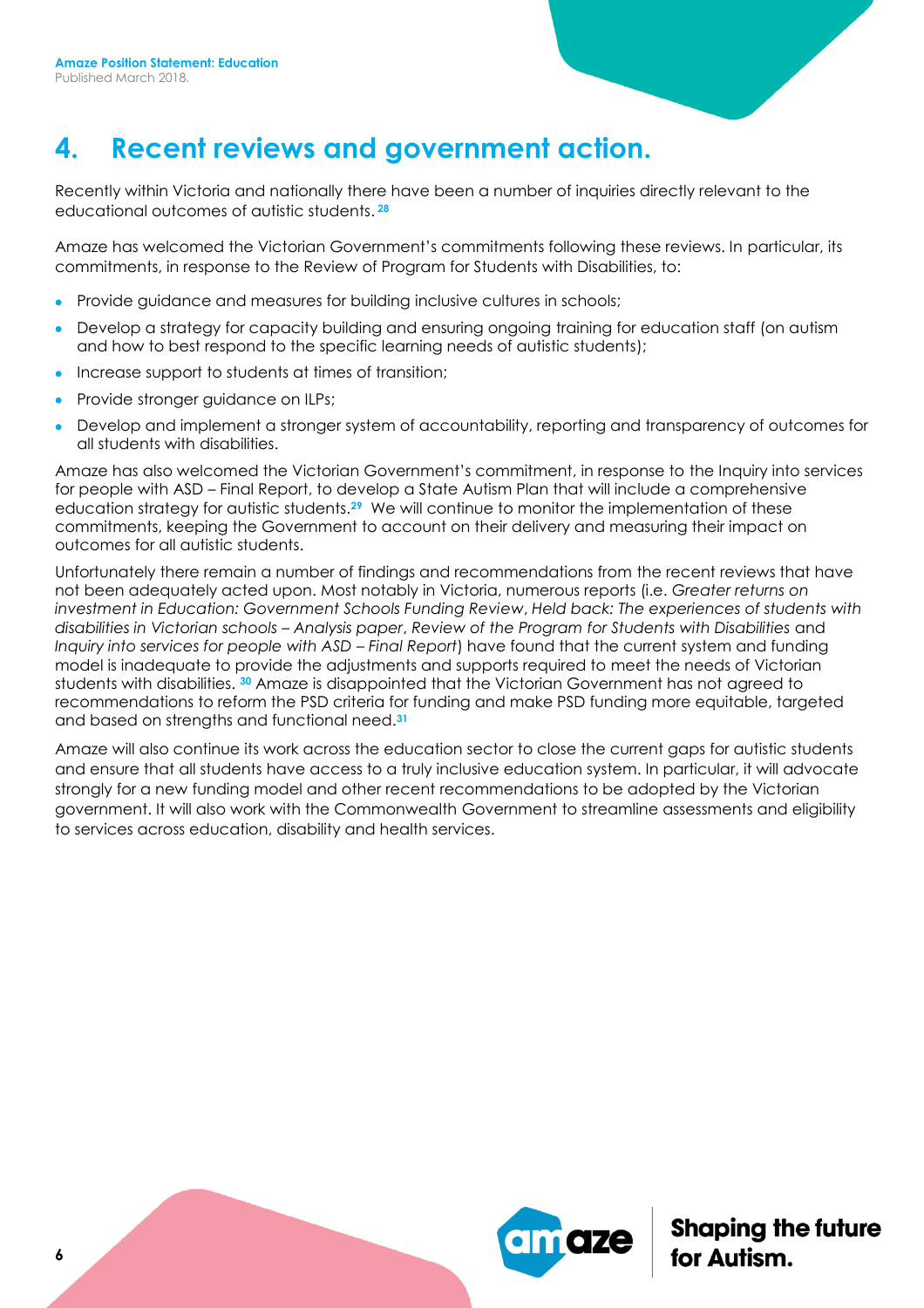## **5. Key Recommendations**

Amaze recommends the following action across governments and schools to enable autistic students to access an education system that celebrates diversity, meets their needs and enables them to reach their full potential:

- **1.** That Australian governments drive greater understanding, primarily through information and training for staff within the education system and parents and families, on the rights and entitlements of students with disability (particularly under the *Disability Standards for Education* 2005).
- **2.** The Victorian Government should:
	- a. take immediate action on the commitments made in response to the *Review of the Program for Students with Disabilities*, (including to build inclusive cultures, strengthen staff capacity, provide guidance on ILPs and strengthen reporting and accountability) and ensure evaluation frameworks are in place to measure their effectiveness;
	- b. Agree to all evidence informed recommendations arising out of the Victorian Parliament's *Inquiry into services for people with autism spectrum disorder* and *Review of the Programs for Students with Disabilities*, including in regard to eligibility and the development of a new funding model based on a strengths based functional needs approach.
	- c. Agree to a new funding model that enables all autistic students in Victoria to access targeted funding under the PSD (the language score requirement should be removed) and provides a level of funding adequate to support their social, emotional and learning needs.
	- d. Reconsider moving the current review of PSD eligibility in Year 6 to Year 8.
	- e. Provide ongoing and adequate funding and guidance to schools to build "autism friendly environments", supporting self-regulation, engagement and full participation.
- **3.** Supported through policy guidance and funding by Australian governments, Victorian schools should:
	- a. Prioritise an enabling and supportive culture of inclusion through strong leadership and teacher excellence, primarily through capacity building and ongoing training of all staff (including principals, teachers and ESS).
	- b. Provide all students with a multi-faceted, individualised, needs based approach, tailored to their strengths and unique learning style.
	- c. Ensure all autistic students have written ILPs developed by the student's support group, including SMART goals and the supports, resources required to achieve those goals and mechanisms for periodic reviews and independent audits.
	- d. Support the development of built environments in schools (including indoor and outdoor spaces) capable of meeting the sensory needs of autistic students and supporting their full participation in school life.
	- e. Provide high level, evidence informed support to autistic students at times of transition.
	- f. Prioritise robust data collection and reporting on education outcomes for autistic students.

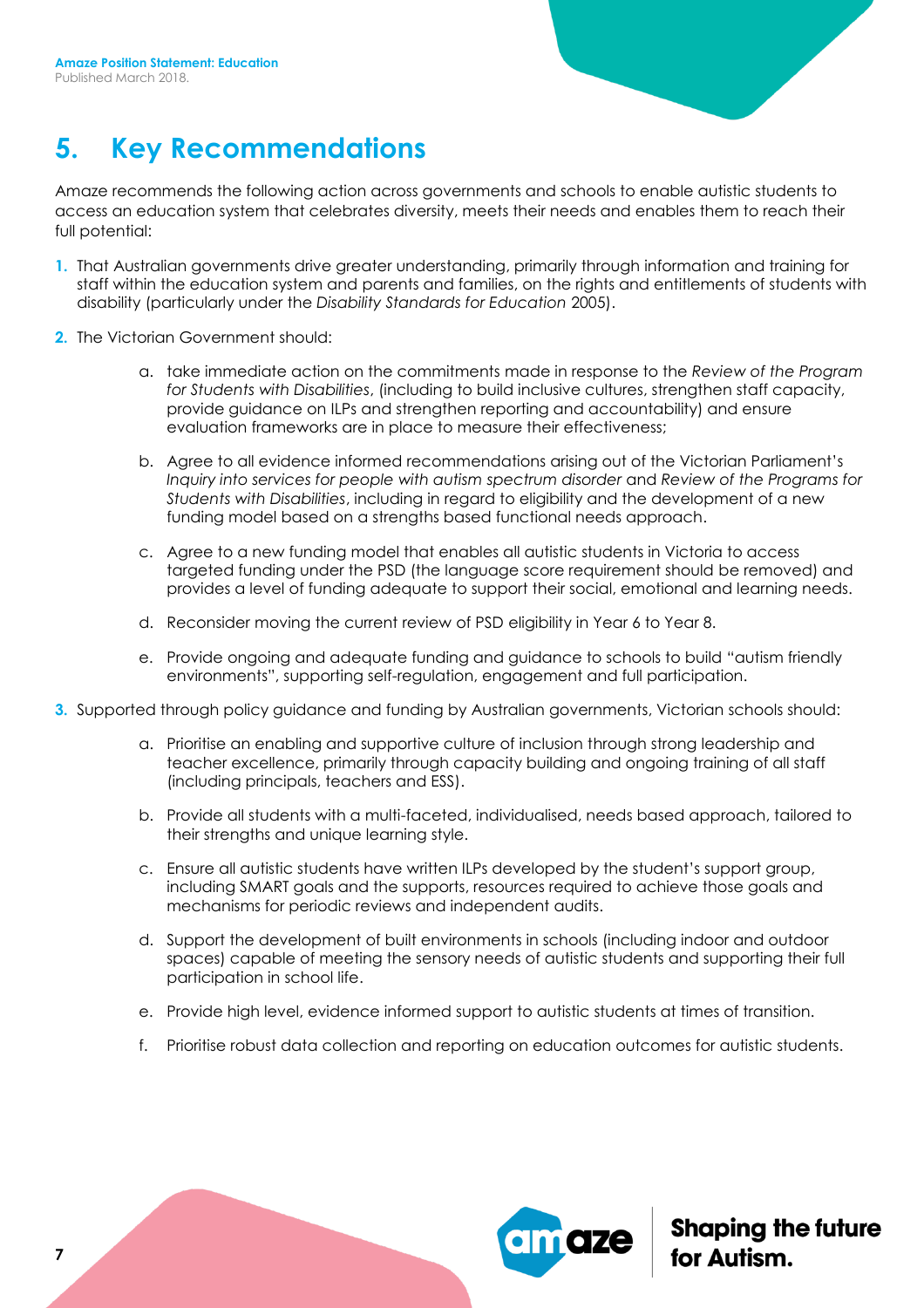#### **Endorsed by:**





# **Attribution:**

This work should be referenced as: Amaze 2018, Position Statement – Education, available at www.amaze.org.au

**Amaze** 24 Drummond St, Carlton VIC 3053 PO Box 374, Carlton South VIC 3053 T 03 9657 1600 F 03 9639 4955 **E** info@amaze.org.au W amaze.org.au

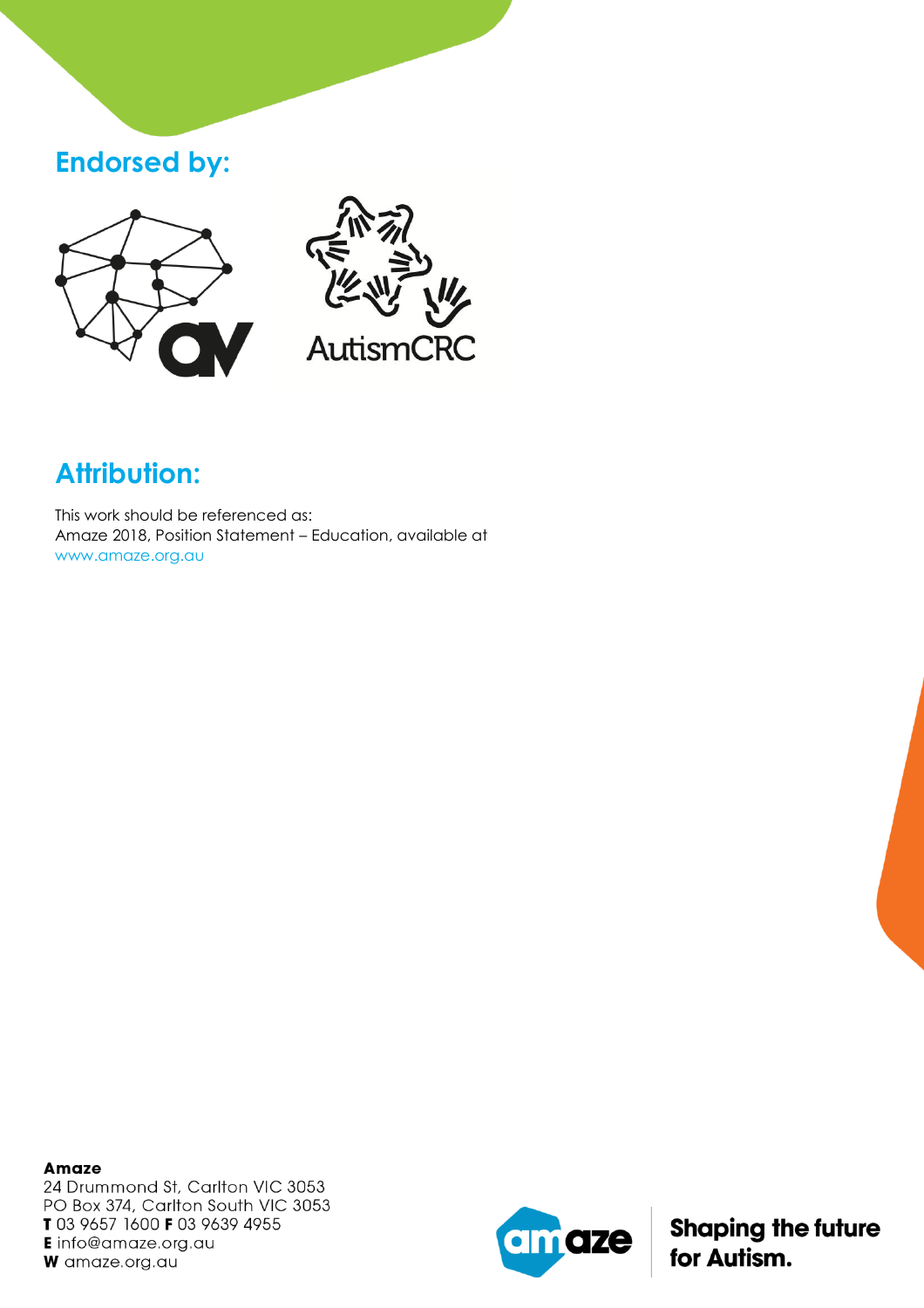#### **6. References**

<sup>2</sup> Victorian State Government. Program for Students with Disabilities. Department of Education and Training. See <http://www.education.vic.gov.au/about/programs/needs/Pages/disabilityprogram.aspx>

<sup>3</sup> Catholic Education Commission of Victoria. Student Services, at<http://www.cecv.catholic.edu.au/Our-Schools/Student-Services>

<sup>4</sup> Victorian State Government 2016, The Education State: Review of the Program for Students with Disabilities, Department of Education and Training.

5 Barnard, J. et al 2000, Inclusion and autism: Is it working? London: The National Autistic Society

6 Van Roekel, E. et al 2010, Bullying among Adolescents with Autism Spectrum Disorders: Prevalence and Perception. Journal of Autism and Developmental Disorders, 40(1), 63-7

7 Kim, J. A. et al 2000, The prevalence of anxiety and mood problems among children with autism and Asperger Syndrome. Autism, 4 (2), 117-132

8 Ashburner, J. et al 2010, Surviving in the mainstream: Capacity of children with Autism Spectrum Disorders to perform academically and regulate their emotions and behaviour at school. Research in Autism Spectrum Disorders, 4(1), 18-27

<sup>9</sup> Australian Bureau of Statistics 2015, *Autism in Australia*. Survey of Disability, Ageing and Carers: Summary of Findings. See <http://www.abs.gov.au/ausstats/abs@.nsf/Latestproducts/4430.0Main%20Features752015>

<sup>10</sup> Australian Bureau of Statistics 2015, *Autism in Australia*. Survey of Disability, Ageing and Carers: Summary of Findings. See <http://www.abs.gov.au/ausstats/abs@.nsf/Latestproducts/4430.0Main%20Features752015>

<sup>11</sup> Ibid

 $\overline{a}$ 

<sup>12</sup> Australian Bureau of Statistics 2015, *Autism in Australia*. Survey of Disability, Ageing and Carers: Summary of Findings. See <http://www.abs.gov.au/ausstats/abs@.nsf/Latestproducts/4430.0Main%20Features752015>

<sup>13</sup> Wolke D and Lereya S 2015. Long-term effects of bullying. Arch Dis Child Sept,100(9), 879-885.

<sup>14</sup> Victorian state government 2016, Inclusive education for all students with disabilities and additional needs: The government's response to the review of the Program for Students with disabilities. Department of Education and Training.

15 Victorian State Government 2016, The Education State: Review of the Program for Students with Disabilities, Department of Education and Training.

16 Victorian State Government 2016, The Education State: Review of the Program for Students with Disabilities, Department of Education and Training.

17 Roberts J. Autism and Education in Australia. Australian Clinical Psychologist, 2015.

18 Victorian state government 2016, Inclusive education for all students with disabilities and additional needs: The government's response to the review of the Program for Students with disabilities. Department of Education and Training.

19 VEOHRC 2017, Held Back: The experiences of students with disabilities in Victorian schools – Analysis paper, Victorian Equal Opportunity and Human Rights Commission, August 2017.

20 Victorian State Government 2016, The Education State: Review of the Program for Students with Disabilities, Department of Education and Training.

21 Victorian State Government, Inclusive Schools Fund. Department of Education and Training. See [http://www.education.vic.gov.au/about/department/Pages/inclusiveschoolsfund.aspx;](http://www.education.vic.gov.au/about/department/Pages/inclusiveschoolsfund.aspx) Victorian State Government 2016, School Provision Planning Guidelines for Students with Disabilities. Department of Education and Training. See http://www.education.vic.gov.au/Documents/about/programs/infrastructure/school-provision-planning-guidelines-for-students-withdisabilities.pdf

22 Brereton, AV, Bull, KJ 2012, Autism Spectrum Disorders: Planning a successful transition to secondary school, The Victorian Department of Education and Early Childhood Development.

23 VEOHRC 2017, Held Back: The experiences of students with disabilities in Victorian schools – Analysis paper, Victorian Equal Opportunity and Human Rights Commission, August 2017.

24 Victorian State Government 2016, The Education State: Review of the Program for Students with Disabilities, Department of Education and Training; Victorian state government 2016, Inclusive education for all students with disabilities and additional needs: The government's response to the review of the Program for Students with disabilities. Department of Education and Training.

25 Cologon K 2013, Inclusion in Education - towards equality for students with disability, Children and Families Research Centre



<sup>1</sup> United Nations Convention on the Rights of Persons with Disabilities 2006; Convention on the Rights of the Child 1989; Disability Discrimination Act 1992; National Disability Strategy 2011; Disability Standards for Education 2005; Victorian the Charter of Human Rights and Responsibilities Act 2006;